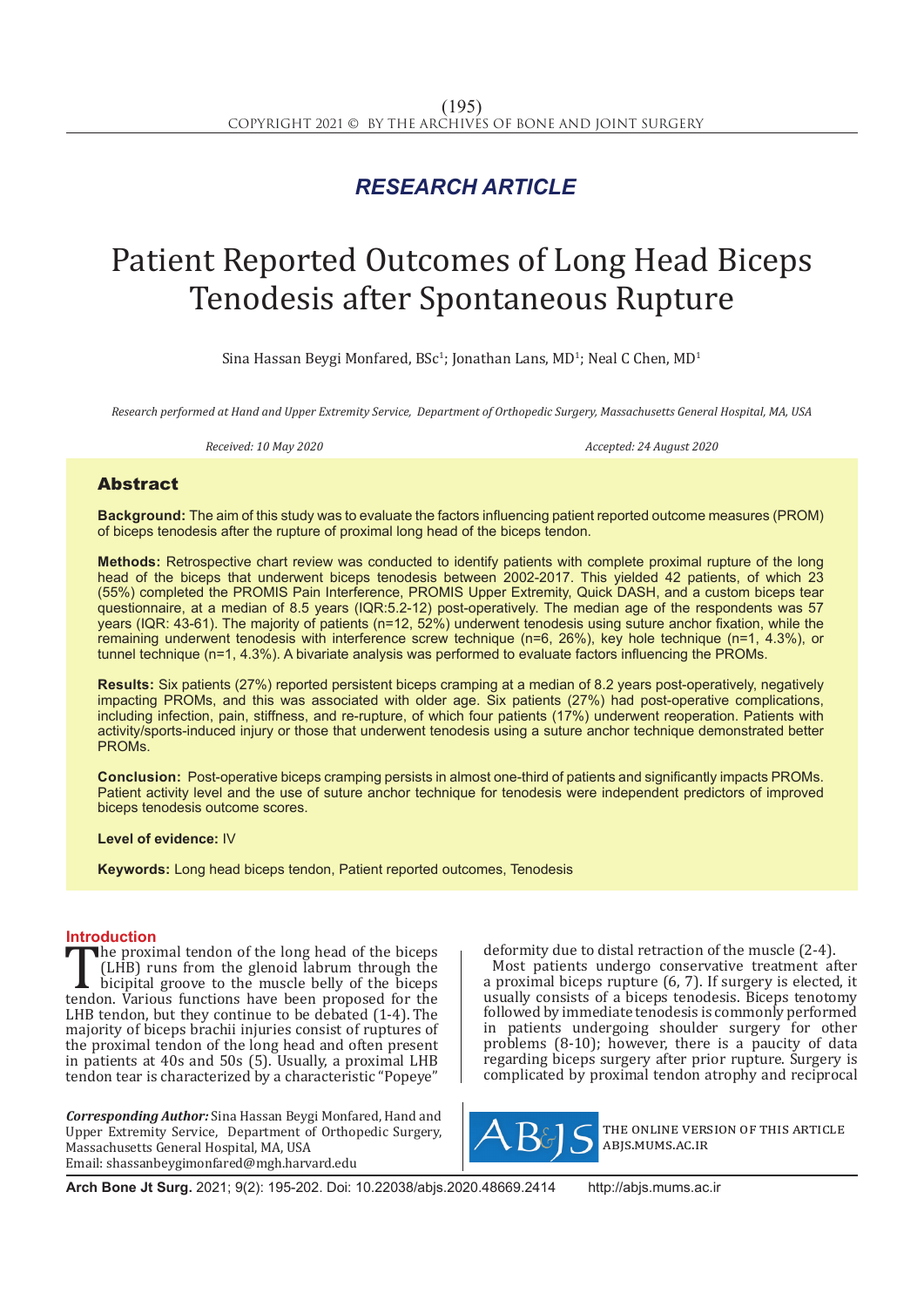changes of the bicep muscle belly which make tenodesis less predictable. The aim of this study was to evaluate the factors influencing patient reported outcomes of biceps tenodesis after proximal long head of the biceps tendon rupture.

#### **Materials and Methods**

This retrospective study was conducted at a single institutional system after institutional review board approval. To identify patients, we used Current Procedural Technology (CPT) codes ("29828", "23430") and International Classification of Diseases (ICD), Ninth and Tenth Revision procedure codes that coded for biceps tenodesis ("0LQ10ZZ", "0LQ20ZZ", "83.61", "83.63", "83.88"). These results were cross-matched with ICD-9 and ICD-10 diagnoses codes ("727.62", "M66.821", "M66.822", "M66.829", "S46.119A") that coded for proximal long head of the biceps tendon ruptures to identify patients who underwent a biceps tenodesis for a rupture of the proximal biceps long head tendon (n=1306). All adult patients with complete proximal biceps tendon rupture prior to surgery and underwent a biceps tendon tenodesis from January 2002 to December 2017 were included. Patients were treated at one of five urban academic hospitals in the Northeastern United States. To identify patients with a potential proximal biceps tendon tear, a data processing program (STATA 14.0, StataCorp, Texas, USA) was used to text-search the clinic notes for the following string: "proximal bicep". A subsequent chart review was performed to verify treatment with a proximal biceps tenodesis, and 625 were excluded for either having no bicep tear, did not undergo a tenodesis, had a rupture of a different tendon or not having an operative note (n=681). Additionally, 639 patients who had a partial tear of the long head of the biceps tendon were excluded. A total of 42 patients had a biceps tenodesis for a full rupture of the proximal long head of the biceps tendon.

All living patients (n=42) were contacted by mail and then by telephone to complete questionnaires. Twenty-three patients (55%) agreed to complete the questionnaires, eight (19%) declined to participate, and 11 (26%) could not be contacted. Three patients had already been deceased at the time this study was conducted. Patient demographics, injury characteristics/symptoms, and operative information were extracted by manual medical chart review. Post-operative complications were also recorded, including infections, pain, stiffness, re-rupture, and physician reported decreased range of motion. Reoperation was defined as any unplanned surgery of the ipsilateral shoulder of the initial biceps tenodesis. The mechanisms of injury were grouped as spontaneous, traumatic, sports induced, and unknown. The type of surgery was divided into open and arthroscopic, and the technique of tenodesis was categorized as suture anchor, interference screw, keyhole, or tunnel. Followup was defined as the time from surgery to the time of completion of the questionnaires.

#### *Study population*

The included 23 patients had a median age of 57 years

(IQR: 43-61) and a median follow-up of 8.5 years (IQR: 5.2-12) [Table 1]. Twenty-one patients (91%) were male, and 18 (78%) were manual laborers. The most common mechanism of injury was sports induced (n=11, 48%). The median time from injury to surgery was 1.5 months (IQR: 0.8-3) and 15 (65%) patients had conservative treatment including pain medication and physical therapy prior to surgery. Seventeen patients had some other associated shoulder pathology (including a partial rotator cuff tear, labral tear, glenohumeral synovitis, subacromial bursitis, acromioclavicular arthrosis or a combination of these), and six patients had no other shoulder pathology.

Indications for proceeding with biceps tenodesis included pain ( $n=15$ ), limited range of motion ( $n=6$ ), and cosmetic reasons (n=2). The location of the rupture was not reported in 8 patients and for the other 15 patients, majority of tear was located near the bicipital groove (n=10). Other areas included muscle tendon junction (n=3) and glenoid-humeral region (n=2).

The majority of patients (n=12, 52%) had a tenodesis with suture anchor fixation (Bio-sutureTak, Mitek Lupine, Panalok, Fastenator, Bioraptor, Osteoraptor, and SwiveLock), other techniques included interference screw technique (n=6, 26%), key hole technique (n=1, 4.3%), tunnel technique ( $n=1$ , 4.3%), and other ( $n=3$ , 13%) [Table 2]. Only one patient had an arthroscopic tenodesis. Surgeries were performed by 17 orthopedic surgeons, of which three performed more than one procedure. Six patients were referred to our institution for treatment.

#### *Patient reported outcomes*

The patient reported outcome questionnaires were the PROMIS Upper Extremity (UE) v2.0 CAT, PROMIS Pain Interference v1.1 CAT, Quick Disabilities of the

| <b>Table 1. Patient Demographics</b> |               |  |
|--------------------------------------|---------------|--|
| Variable                             | # of patients |  |
| Total patients                       | 23            |  |
| Median age in years (IQR)            | $57(43-61)$   |  |
| Gender, $n\frac{1}{6}$               |               |  |
| Male                                 | 21 (91)       |  |
| Female                               | 2(8.8)        |  |
| Race, n(%)                           |               |  |
| Caucasian                            | 18 (82)       |  |
| Black                                | 2(8.7)        |  |
| Asian                                | 1(4.3)        |  |
| Other                                | 2(8.7)        |  |
| Tobacco use, $n(\%)$                 | 1(4.3)        |  |
| Diabetes, $n\binom{0}{0}$            | 3(13.0)       |  |
| Occupation, $n(\%)$                  |               |  |
| Manual labor                         | 10(44)        |  |
| Non-manual labor                     | 13 (57)       |  |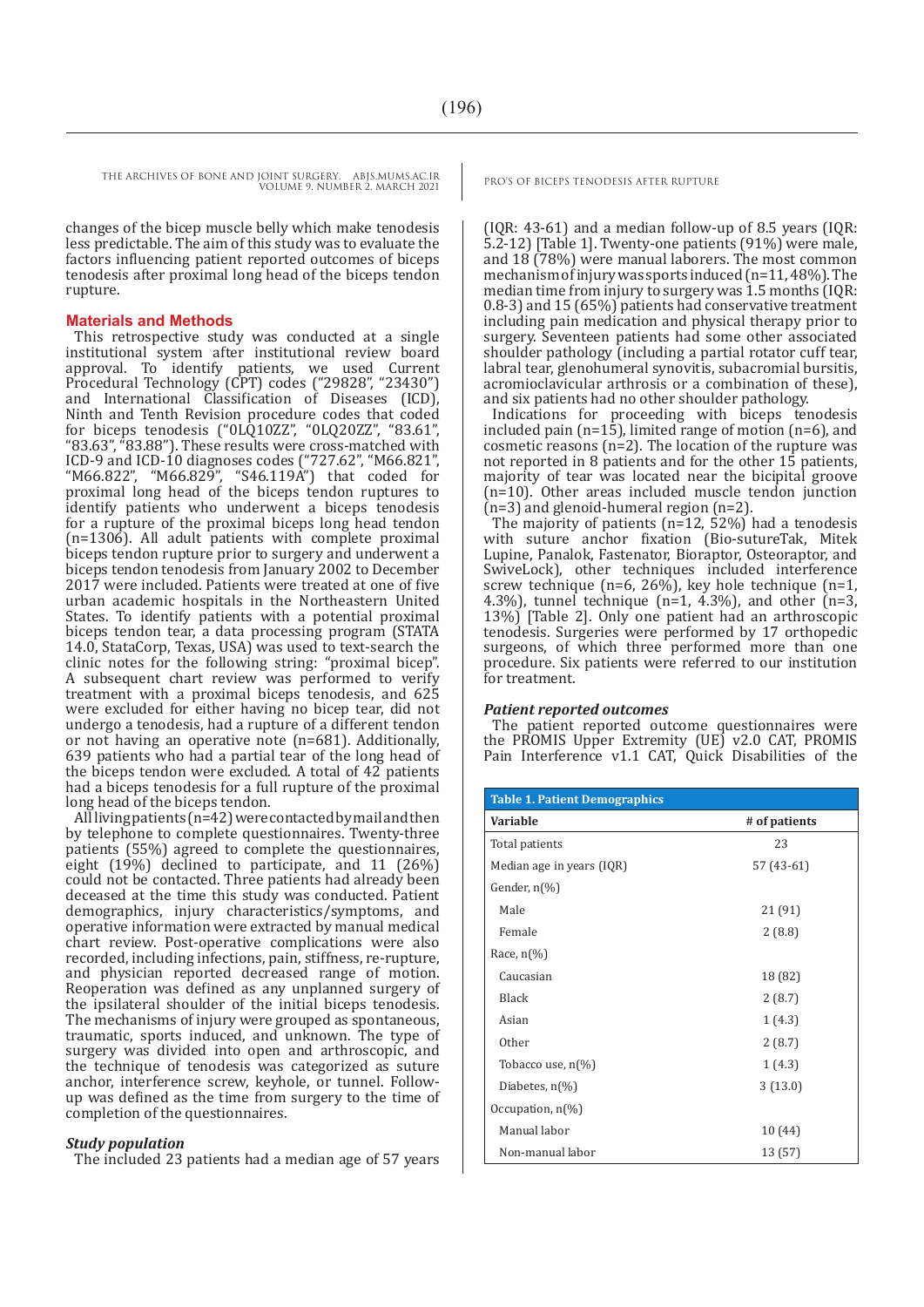| Table 2. Injury and treatment characteristics |                 |  |  |
|-----------------------------------------------|-----------------|--|--|
| Variable                                      | # of patients   |  |  |
| Median time to surgery in months (IQR)        | $1.5(0.82-3.0)$ |  |  |
| Median time to follow up in years (IQR)       | $8.5(5.2-12)$   |  |  |
| Underwent conservative treatment, $n(\%)$     | 15(65)          |  |  |
| Popeye sign, $n(\%)$                          | 18 (78)         |  |  |
| Pre-operative bicep cramping, $n(\%)$         | 12(52)          |  |  |
| Mechanism of injury, $n(\%)$                  |                 |  |  |
| Spontaneous                                   | 5(22)           |  |  |
| Traumatic                                     | 5(22)           |  |  |
| Activity induced/sports                       | 11 (48)         |  |  |
| Unknown                                       | 2(8.7)          |  |  |
| Surgery type, $n(\%)$                         |                 |  |  |
| Open                                          | 22 (95)         |  |  |
| Arthroscopic                                  | 1(4.3)          |  |  |
| Technique of tenodesis, n(%)                  |                 |  |  |
| Anchor                                        | 12 (52)         |  |  |
| Interference screw                            | 6(26)           |  |  |
| Key hole                                      | 1(4.3)          |  |  |
| Tunnel                                        | 1(4.3)          |  |  |
| <b>Other</b>                                  | 3(13)           |  |  |
| Intra-operative rotator cuff repairs, n(%)    | 9(39)           |  |  |

Arm, Shoulder and Hand (DASH) score, and a custom biceps tear questionnaire [Appendix 1]. The PROMIS UE assesses patients' self-reported upper extremity function with a higher score representing a better function. The PROMIS pain interference evaluates the self-reported limitation of social, physical, and mental activities due to pain, where a higher score represents more limitations. Both PROMIS UE and pain interference have a mean score of 50 based on the general population in the United States of America, with a standard deviation of 10. The Quick DASH survey yields a composite score of 0-100, with a higher score indicating greater disability of the upper extremity (11). The custom biceps tear questionnaire was designed by the authors and aimed to evaluate proximal biceps tear symptoms, specifically directed at post-surgical cramping, how often it occurs, how long it lasts, and any alleviating/aggravating factors.

Study data were collected and managed using REDCap (Research Electronic Data Capture) tool hosted at our institution (12). REDCap is a secure, web-based application designed to support data capture for research studies, providing: 1) an intuitive interface for validated data entry; 2) audit trails for tracking data manipulation and export procedures; 3) automated export procedures for seamless data downloads to common statistical packages; and 4) procedures for importing data from external sources.

#### *Statistical Analysis*

A bivariate analysis was performed to evaluate the factors influencing the patient-reported outcomes after biceps tenodesis for a full long head proximal biceps rupture. We only included age, time to surgery, occupation, mechanism of injury, tenodesis technique, whether an intra-operative rotator cuff repair was performed, and pre-operative cramping in analysis because other explanatory variables had small comparison groups. Another bivariate analysis was performed to evaluate which of the factors above influence post-operative cramping. The Spearman's rank correlation coefficient was used to evaluate the influence of nonparametric continuous explanatory variables on nonparametric continuous response variables; the Mann-Whitney U test was used to evaluate the influence of dichotomous explanatory variables on nonparametric continuous response variables. To evaluate the factors associated with post-operative biceps cramping we used the Fisher's exact test for dichotomous and categorical variables and the Mann-Whitney U test for age (non-parametric). A Fisher's exact test was performed to evaluate whether the technique of tenodesis and mechanism of injury were correlated. Statistical significance was defined as *P<0.05* for all tests. Data were analyzed using STATA 14.0 (StataCorp, Texas, USA).

#### **Results**

The median PROMIS UE score was 50.4 (IQR: 39.4- 54.5); the median PROMIS pain interference score was 28.7 (IQR: 28.7-46.6), and the median QuickDASH score was 9.1 (IQR: 2.3-18.2) [Table 3]. A proximal biceps tendon rupture due to sports injury was associated with a higher PROMIS upper extremity score compared to other mechanisms of injury (55, IQR: 45-61 vs 44, IQR: 34-51: *P=0.03*). Furthermore, a suture anchor technique for the biceps tenodesis was also associated with a higher PROMIS upper extremity score compared to the other listed surgical techniques (55, IQR: 48-58 vs 48, IQR: 39-50: *P=0.05*). There was no covariation between the mechanisms of injury and surgical technique (rho=0.05, *P= 0.59*). The median time from injury to surgery was 1.5 months (IQR: 0.8-3).

Post-operatively, six (27%) patients reported biceps cramping; the presence of this symptom was associated with inferior patient reported outcomes in all three questionnaires [Tables 3; 4]. Older age was associated with post-operative cramping (*P=0.03*) [Table 5]. For the six patients who reported cramping, the median (IQR) time to surgery was 1.4 (0.92-2.7) months and similar to the rest of the study cohort (1.65 (0.85-3.3), *P=0.72*). Other shoulder pathologies in these patients included partial RC  $(n=5)$  and labral tears  $(n=2)$  and one patient with no other pathology. The location of the tear was near the bicipital groove (n=2), near the glenoid-humeral junction (n=2), distal to the pectoralis major border  $(n=1)$  or not reported  $(n=1)$ . The repair techniques included anchor (n=2), interference screw (n=2), tunnel (n=1), and undefined in one patient.

Six patients (27%) had post-operative complications including infection, pain, stiffness, and re-rupture, of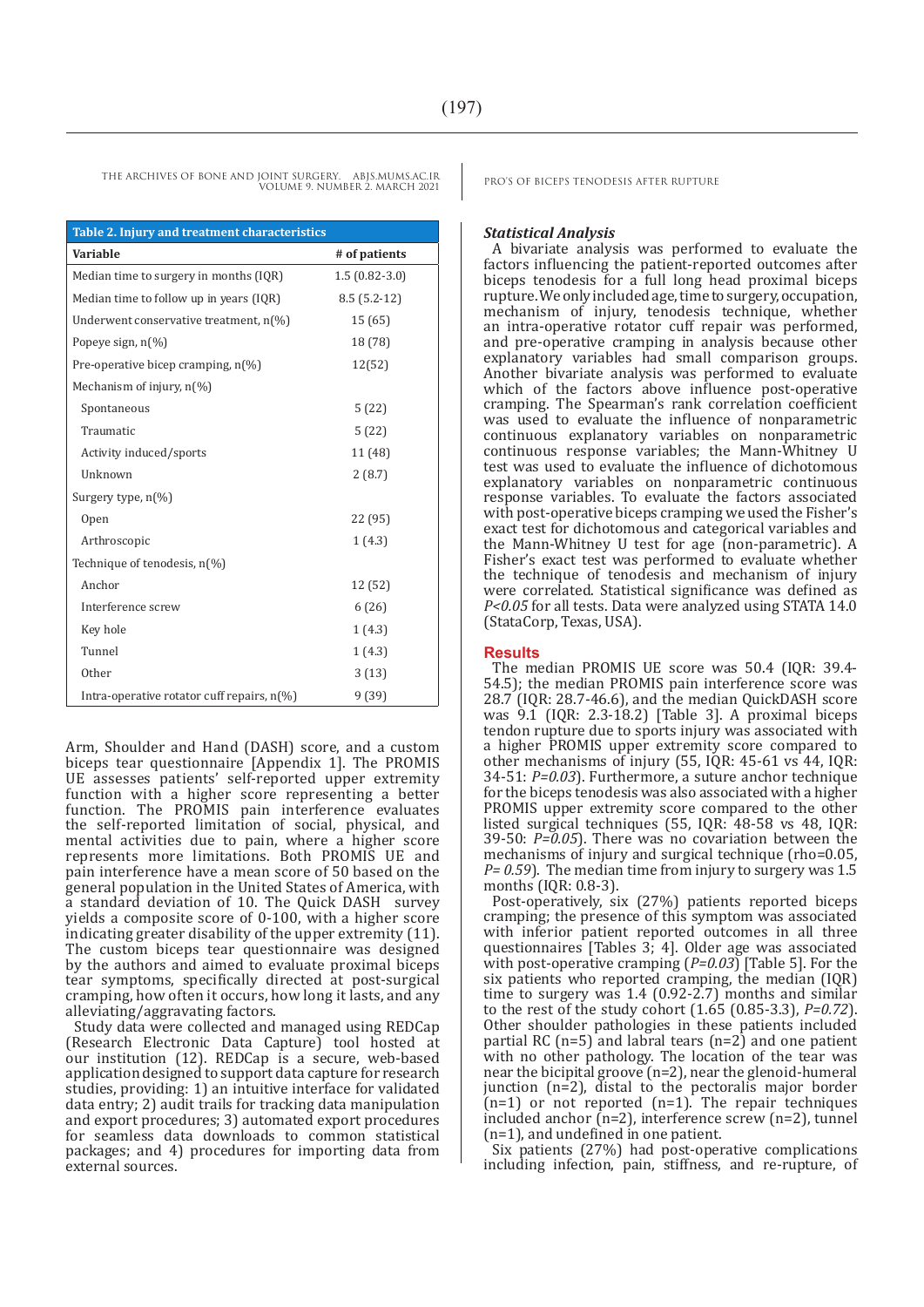PRO'S OF BICEPS TENODESIS AFTER RUPTURE THE ARCHIVES OF BONE AND JOINT SURGERY. ABJS.MUMS.AC.IR VOLUME 9. NUMBER 2. MARCH 2021

| <b>Table 3. Patient-reported outcomes</b>  |                     |                     |                     |
|--------------------------------------------|---------------------|---------------------|---------------------|
|                                            | <b>PROMIS UE</b>    | <b>PROMIS Pain</b>  | QuickDash           |
|                                            | <b>Median (IQR)</b> | <b>Median (IQR)</b> | <b>Median (IQR)</b> |
| All patients (n=23 <sup>a</sup> )          | 50.4 (39.4-54.5)    | 28.7 (28.7-46.6)    | $9.1(2.3-18.2)$     |
| Age spearman correlation coef.             | $-0.29$             | 0.09                | 0.3                 |
| $P$ -value $^b$                            | $0.18\,$            | 0.68                | 0.17                |
| Time to surgery spearman correlation coef. | 0.027               | $-0.02$             | $0.05\,$            |
| $P$ -value $^b$                            | 0.90                | $0.30\,$            | 0.83                |
| <b>Occupation</b>                          |                     |                     |                     |
| Manual labor (n=10 <sup>a</sup> )          | 51 (34-56)          | 39 (39-59)          | $9.1(2.3-18)$       |
| Non-manual labor (n=13)                    | 49 (44-55)          | 39 (39-46)          | $9.1(2.3-18)$       |
| $P$ -value <sup>c</sup>                    | 0.95                | 0.54                | 0.59                |
| <b>Mechanism of injury</b>                 |                     |                     |                     |
| Sports induced (n=11)                      | 55 (45-61)          | 39 (39-54)          | $4.5(0-18)$         |
| Other $(n=12a)$                            | 44 (34-51)          | 39 (39-46)          | $11(4.5-32)$        |
| $P$ -value <sup>c</sup>                    | 0.03                | 0.96                | 0.18                |
| Reoperation                                |                     |                     |                     |
| Yes $(n=4)$                                | 38 (26-50)          | 51 (39-64)          | $30(3.4-69)$        |
| No $(n=19^a)$                              | 51 (44-56)          | 39 (39-46)          | $9.1(2.3-18)$       |
| $P$ -value <sup>c</sup>                    | 0.10                | 0.18                | 0.26                |
| Tenodesis technique                        |                     |                     |                     |
| Anchor $(n=12)$                            | 55 (48-58)          | 39 (39-39)          | $2.3(0-14)$         |
| Other $(n=11^a)$                           | 48 (39-50)          | 43 (39-54)          | $11(9.1-18)$        |
| $P$ -value $c$                             | 0.05                | 0.23                | $0.07\,$            |
| <b>Rotator Cuff Repair</b>                 |                     |                     |                     |
| Yes $(n=9)$                                | 49 (38-51)          | 39 (39-47)          | $9.1(2.3-21)$       |
| No $(n=14^a)$                              | 52 (45-54)          | 39 (39-46)          | $4.5(2.3-11)$       |
| $P$ -value <sup>c</sup>                    | 0.37                | 0.97                | 0.38                |
| <b>Other Shoulder Pathology</b>            |                     |                     |                     |
| Yes $(n=17a)$                              | 49 (38-55)          | 39 (39-50)          | $9.1(2.3-19)$       |
| No $(n=6)$                                 | 52 (48-55)          | 39 (39-39)          | $8.0(2.3-11)$       |
| P-value <sup>c</sup>                       | 0.40                | 0.42                | 0.74                |
| Pre-operative cramping                     |                     |                     |                     |
| Yes $(n=12a)$                              | 50 (41-55)          | 39 (39-46)          | $4.5(0-18)$         |
| $No(n=11)$                                 | 50 (39-56)          | 39 (39-56)          | 11 (2.3-18)         |
| $P$ -value $c$                             | 0.71                | $0.5\,$             | 0.37                |
| Post-operative Cramping                    |                     |                     |                     |
| Yes $(n=6)$                                | 36 (27-49)          | 50 (39-64)          | 26 (4.5-57)         |
| No $(n=16)$                                | 54 (48-56)          | 39 (39-39)          | $6.8(1.1-11)$       |
| $P$ -value <sup>c</sup>                    | $0.01\,$            | $0.03\,$            | $0.03\,$            |

a These groups had one fewer patient in the PROMIS Pain survey and QuickDash survey, as one patient did not complete these two b Spearman's Rank Correlation Coefficient

c Mann-Whitney U Test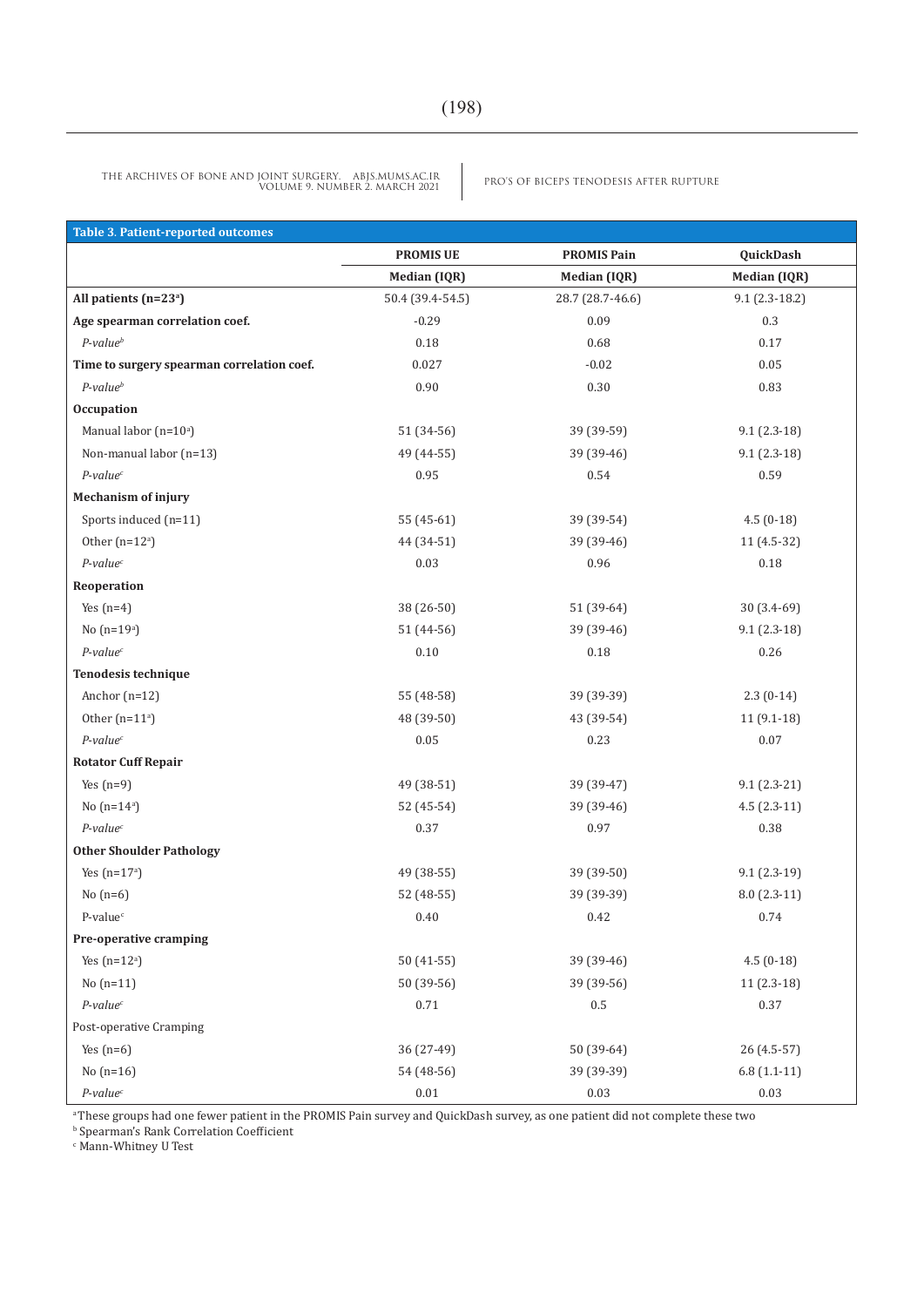| <b>Table 4. Post-operative outcomes</b>       |               |  |  |
|-----------------------------------------------|---------------|--|--|
| <b>Variable</b>                               | # of patients |  |  |
| Bicep cramping, $n\binom{9}{0}$               | 6 (27)        |  |  |
| Post-operative complications, $n\llbracket\%$ | 6(27)         |  |  |
| Infection, $n\binom{0}{0}$                    | 1(4.3)        |  |  |
| Reoperation, $n(\%)$                          | 4(17)         |  |  |

which four patients (17%) underwent a revision tenodesis [Table 4]. Three patients underwent reoperation due to a re-rupture of the biceps tendon and one for infection. For three of the patients, the surgeon was the same, and the patient who had a different surgeon had an anchor technique tenodesis for the reoperation rather than the screw technique which was used originally. All four revision patients reported biceps cramping at long-term follow up. Four of the patients who reported biceps cramping are included in the group of patients affected by post-operative complications. Of the two post-op complications patients who did not report biceps cramping, one reported complaints of appearance/cosmetics, and the other reported limited range of motion in the shoulder. These four had a median PROMIS UE score of 38, median PROMIS Pain score of 51, and median QuickDASH of 30.

#### **Discussion**

We evaluated patient reported outcomes in 23 patients who underwent a proximal biceps tenodesis after a proximal long head biceps tendon rupture at a median follow-up of 8.5 years. A biceps tendon rupture due to a sports injury and the use of a suture anchor technique resulted in better patient reported outcomes. Four patients required a revision tenodesis, and their median PROM's indicated a lower functional outcome than the median scores of the 23 total patients who answered the survey. Additionally, post-operative cramping was present in 6 of the 23 (27%) patients and was associated with older age. The presence of post-operative cramping had a significant impact on the patient reported outcomes and was still present at a median of 8.2 years following surgery.

This study needs to be interpreted with respect to its strengths and limitations. First, as only 23 out of the 42 patients completed the questionnaires, there may be a selection bias in that patients who chose to participate may have had better or worse outcomes. However, the contacted versus non-contacted patient characteristics appeared to be similar. Second, the results of this study may not be generalizable because patients were treated at academic hospitals. However, they were treated by 17 different surgeons and only six were referred for treatment. Third, we were not able to adjust for confounding factors through multivariable analysis because of the small study cohort. Fourth, considering the retrospective nature of the study, there is no data on preoperative PROMs, making it difficult to objectively understand their functional status after conservative measures prior to tenodesis. Lastly, there was limited

| Table 5. Factors affecting post-operative cramping |         |  |  |
|----------------------------------------------------|---------|--|--|
| Variable                                           | P-value |  |  |
| Occupation <sup>a</sup>                            | 0.63    |  |  |
| Mechanism of injury <sup>a</sup>                   | 0.21    |  |  |
| Tenodesis Technique <sup>a</sup>                   | 0.23    |  |  |
| Rotator cuff repair <sup>a</sup>                   | 0.14    |  |  |
| Time to surgery <sup>b</sup>                       | 0.72    |  |  |
| Age <sup>b</sup>                                   | 0.03    |  |  |

a Mann-Whitney U Test

**b** Spearman's Rank Correlation Coefficient

information of their postoperative rehabilitation and how this may impact post-operative functionality.

Conservative measures are the primary management for complete biceps ruptures. Following non-operative treatment, forearm flexion and supination loss of strength is 8-21%, but that the loss of strength post-tenodesis is only 0-10% (13). Persistent pain has been reported to be similar between conservative and operative treatments (13). Another study prospectively compared surgical to nonsurgical treatments for biceps rupture with a follow up of 2-22 years and found that reduced loss of strength of the elbow and a higher return to work rate (14). If symptoms persist after conservative therapy, subacromial pathologies or associated RC tears are usually the indication for surgery followed by aesthetic reasons, especially in the younger/athletic population (13, 15, 16). Zhang *et al*. found that if patients were to undergo operative management, a tenotomy (rather than a tenodesis) might be more suitable for patients older than 55 given its shorter surgical time and results of faster pain relief (17).

The median Quick DASH score of 9.1 (IQR: 2.3- 18.2) suggests limited post-operative functional disability, as the average non-clinical population has a quick DASH of 12.7(18). McMahon *et al*. had similar postoperative Quick DASH scores of 7.3 and 11.2 in their cohorts after a biceps tenodesis on patients with isolated biceps tendon ruptures (19). Zhang *et al*. reported a lower rate of cramping pain (5/76 or 6.7%) in their tenodesis cohort compared to the 6/23 (27%) of our cohort (17).

This study showed an association of higher patient reported outcomes after using a suture anchor fixation in comparison to other techniques (including interference screw, keyhole, and the tunnel methods). There were few non-suture anchor techniques used and the techniques were relatively heterogeneous limiting our conclusions regarding this finding. In patients with biceps pathology (but not spontaneous rupture), Millett *et al*. found similar outcomes (visual analogue scale, ASES (American shoulder and elbow surgeons) score, modified constant score, pain at the tenodesis site, complications) between the suture anchor and interference screw techniques (20). However, they did suggest that screws have a smoother bone-tendon interface, reducing the tendon inflammation compared to suture anchors. We found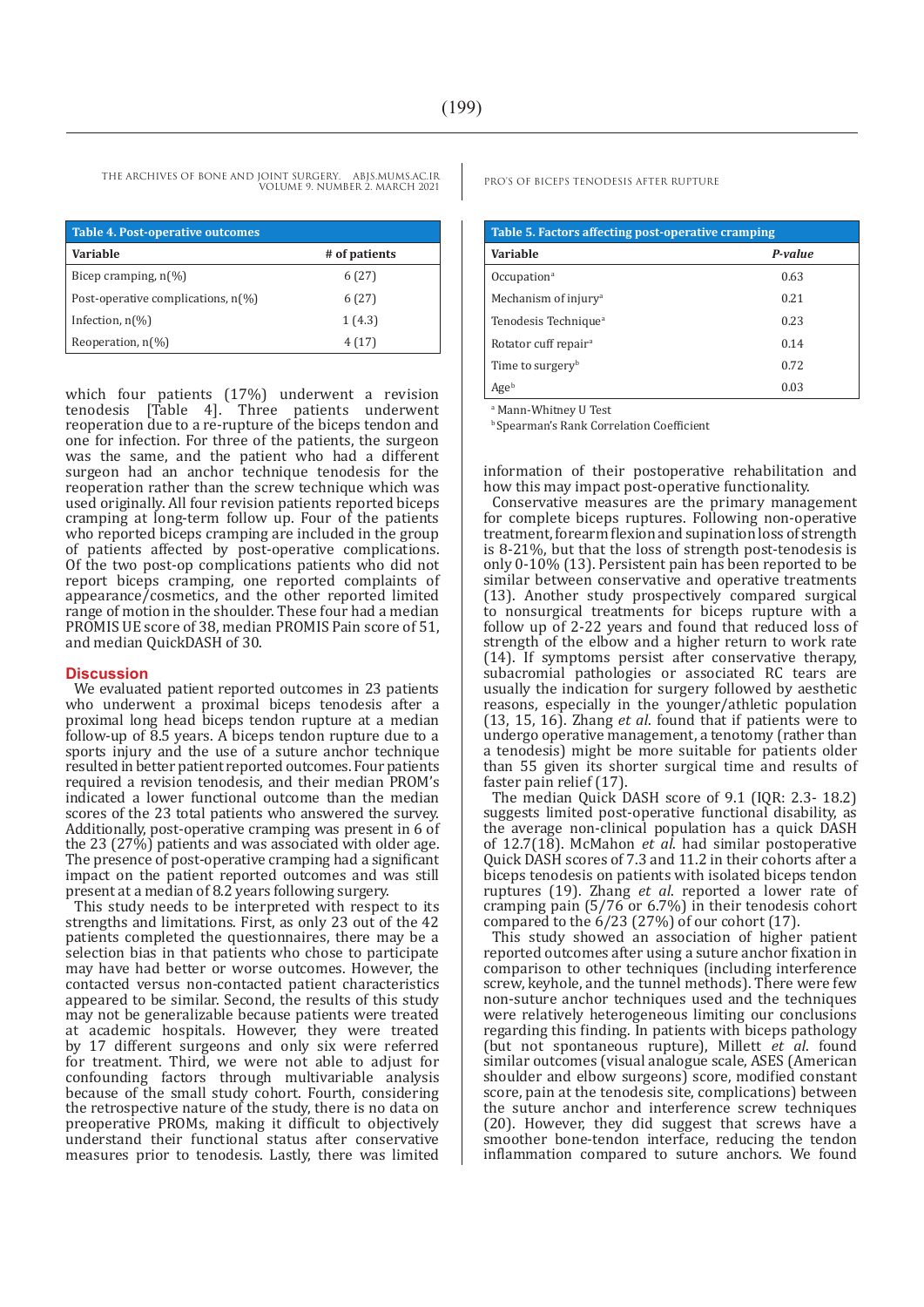that biceps tenodesis using a suture anchor technique had better Quick DASH scores. Biomechanically, the interference screw and suture anchor fixation have superior results in cyclic loading tests compared to other tenodesis techniques (21). Interference screws provide greater initial fixation strength and a stronger construct compared to the suture anchor technique (22, 23). It is important to note that this association of better outcomes with suture anchor may just be a small sample effect and the finding may not be present in a larger cohort. We believe that this is likely the case with this association.

Patients with a tendon tear due to a sports injury seemed to do better after biceps tenodesis compared to other causes. This may be because of a selection bias towards earlier surgical treatment in these patients. The majority of patients with an LHB tendon rupture usually underwent non-operative treatment; however, athletic patients may have a lower threshold to pursue surgical treatment, because of concerns of cosmetic deformity ("Popeye" deformity) and possibly better outcomes in strength, range of motion, and complication rate (14, 19, 24-28). Tangari *et al*. analyzed a case series of five high-demand wrestlers who underwent a biceps tenodesis shortly after a LHB tendon rupture, and noted no complications and no difference in outcomes scores or forearm flexion strength between the affected shoulder and contralateral side (29). Other studies showed similar results in professional athletes including body builders and softball players, post-tenodesis (30, 31). Another reason may also be that athletic patients have improved rehabilitation after injury, due to improved physical conditioning (32, 33).

Patient reported biceps cramping was correlated with inferior scores in all three patient reported outcome surveys. This highlights how this sequela impacts function and pain. Meeks *et al*. studied the rates of cramping for their group of 104 patients who underwent biceps tenotomy and found 20% had cramping or spasms in their biceps, typically occurring once weekly with two

patients having severe cramping pain (34). Other studies compared the rates of cramping between tenodesis and tenotomy patients and have found either similar rates between the two groups or a lower incidence of cramping in the tenodesis group (8-10). In this study, it should be highlighted that patients reported complaints of cramping at a median of 8.2 years (IQR 5.0-13.2) following surgery. Moreover, we found that older age was associated with persistent biceps cramping. This should be taken in consideration when counseling patients on their expected outcomes after biceps tenodesis. This may be due to the fact that older patients have a greater chance of dehydration, electrolyte disturbances, or taking medication that have been reported to cause muscle cramping (such as diuretics, nifedipine, beta agonists, steroids, and statins) (35, 36). Tahal *et al*. analyzed 28 biceps tenodesis patients specifically under 45 years old and found none with biceps cramping at the time of follow up (average 3.1 years) (37). However, Voss *et al*. showed differing results as they found that there was no difference in complication rate between biceps tenodesis patients older than 65 and younger than 65 (38).

In conclusion, biceps tenodesis for proximal long head biceps tendon ruptures leads to modest outcomes. Cramping may persist long term in one third of patients, and older patients are at higher risk for this complication.

*Disclosure:* The authors report no conflict of interest concerning the materials or methods used in this study or the findings specified in this paper.

Sina Hassan Bevgi Monfared BSc<sup>1</sup> Jonathan Lans MD<sup>1</sup> Neal C Chen MD<sup>1</sup> 1 Hand and Upper Extremity Service, Department of Orthopedic Surgery, Massachusetts General Hospital, MA, USA

#### **References**

- 1. AlQahtani SM, Bicknell RT. Outcomes following long head of biceps tendon tenodesis. Curr Rev Musculoskelet Med. 2016;9(4):378-87.
- 2. Khazzam M, George MS, Churchill RS, Kuhn JE. Disorders of the long head of biceps tendon. Journal of shoulder and elbow surgery. 2012;21(1):136-45.
- 3. Paynter KS. Disorders of the long head of the biceps tendon. Physical medicine and rehabilitation clinics of North America. 2004;15(2):511-28.
- 4. Warner JJ, McMahon PJ. The role of the long head of the biceps brachii in superior stability of the glenohumeral joint. The Journal of bone and joint surgery American volume. 1995;77(3):366-72.
- 5. Carter AN, Erickson SM. Proximal biceps tendon rupture: primarily an injury of middle age. The

Physician and sportsmedicine. 1999;27(6):95-101.

- 6. Curtis AS, Snyder SJ. Evaluation and treatment of biceps tendon pathology. The Orthopedic clinics of North America. 1993;24(1):33-43.
- 7. Pugach S, Pugach IZ. When is a conservative approach best for proximal biceps tendon rupture? The Journal of family practice. 2013;62(3):134-6.
- 8. Friedman JL, FitzPatrick JL, Rylander LS, Bennett C, Vidal AF, McCarty EC. Biceps Tenotomy Versus Tenodesis in Active Patients Younger Than 55 Years: Is There a Difference in Strength and Outcomes? Orthopaedic journal of sports medicine. 2015;3(2):2325967115570848.
- 9. Koh KH, Ahn JH, Kim SM, Yoo JC. Treatment of biceps tendon lesions in the setting of rotator cuff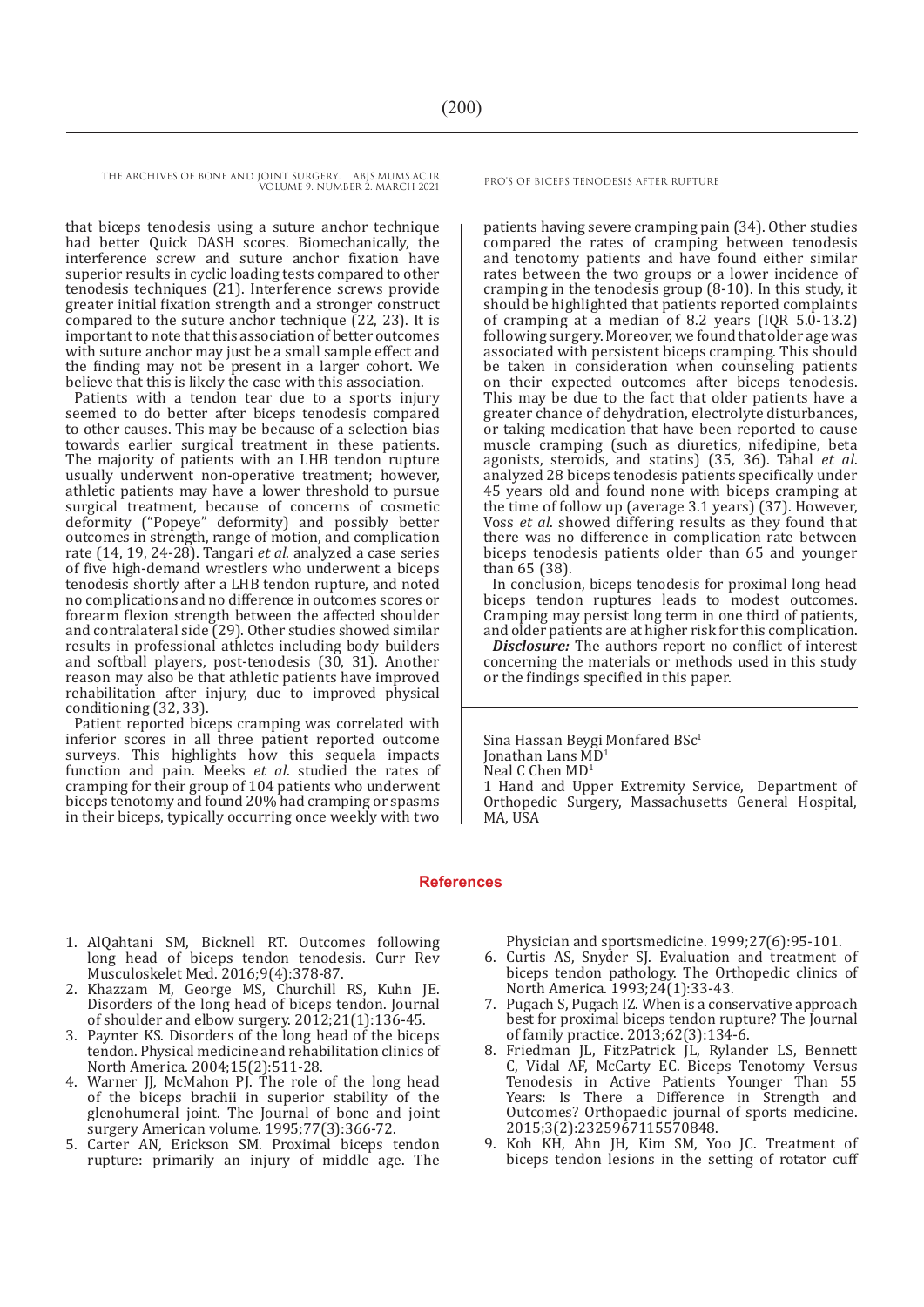tears: prospective cohort study of tenotomy versus tenodesis. The American journal of sports medicine. 2010;38(8):1584-90.

- 10.Leroux T, Chahal J, Wasserstein D, Verma NN, Romeo AA. A Systematic Review and Meta-analysis Comparing Clinical Outcomes After Concurrent Rotator Cuff Repair and Long Head Biceps Tenodesis or Tenotomy. Sports health. 2015;7(4):303-7.
- 11.Makhni EC, Hamamoto JT, Higgins JD, Patterson T, Griffin JW, Romeo AA, et al. How Comprehensive and Efficient Are Patient-Reported Outcomes for Rotator Cuff Tears? Orthopaedic journal of sports medicine. 2017;5(3):2325967117693223-.
- 12.Harris PA, Taylor R, Thielke R, Payne J, Gonzalez N, Conde JG. Research electronic data capture (REDCap)--a metadata-driven methodology and workflow process for providing translational research informatics support. Journal of biomedical informatics. 2009;42(2):377-81.
- 13.Klonz A, Loitz D, Reilmann H. Proximale und distale Bizepssehnenruptur. Der Unfallchirurg. 2003;106(9):755-63.
- 14.Mariani EM, Cofield RH, Askew LJ, Li GP, Chao EY. Rupture of the tendon of the long head of the biceps brachii. Surgical versus nonsurgical treatment. Clinical orthopaedics and related research. 1988; (228):233-9.
- 15.Lorbach O, Kieb M, Grim C, Engelhardt M. Proximale und distale Ruptur des M. biceps brachii. Der Orthopäde. 2010;39(12):1117-22.
- 16.Wiley WB, Meyers JF, Weber SC, Pearson SE. Arthroscopic assisted mini-open biceps tenodesis: surgical technique. Arthroscopy: The Journal of Arthroscopic & Related Surgery. 2004;20(4):444-6.
- 17.Zhang Q, Zhou J, Ge Ha, Cheng B. Tenotomy or tenodesis for long head biceps lesions in shoulders with reparable rotator cuff tears: a prospective randomised trial. Knee Surgery, Sports Traumatology, Arthroscopy. 2015;23(2):464-9.
- 18.Jester A, Harth A, Wind G, Germann G, Sauerbier M. Disabilities of the arm, shoulder and hand (DASH) questionnaire: Determining functional activity questionnaire: Determining functional profiles in patients with upper extremity disorders. Journal of hand surgery (Edinburgh, Scotland). 2005;30(1):23-8.
- 19.McMahon PJ, Speziali A. Outcomes of tenodesis of the long head of the biceps tendon more than three months after rupture. World J Orthop. 2016;7(3):188-94.
- 20.Millett PJ, Sanders B, Gobezie R, Braun S, Warner JJP. Interference Screw vs. Suture Anchor Fixation for Open Subpectoral Biceps Tenodesis: Does it Matter? BMC Musculoskeletal Disorders. 2008;9(1):121.
- 21.Mazzocca AD, Bicos J, Santangelo S, Romeo AA, Arciero RA. The Biomechanical Evaluation of Four Fixation Techniques for Proximal Biceps Tenodesis. Arthroscopy: The Journal of Arthroscopic & Related Surgery. 2005;21(11):1296-306.
- 22.Richards DP, Burkhart SS. A Biomechanical Analysis of Two Biceps Tenodesis Fixation Techniques.

Arthroscopy. 2005;21(7):861-6.

- 23.Ozalay M, Akpinar S, Karaeminogullari O, Balcik C, Tasci A, Tandogan RN, et al. Mechanical Strength of Four Different Biceps Tenodesis Techniques. Arthroscopy: The Journal of Arthroscopic & Related Surgery. 2005;21(8):992-8.
- 24.Sturzenegger M, Beguin D, Grunig B, Jakob RP. Muscular strength after rupture of the long head of the biceps. Archives of orthopaedic and traumatic surgery Archiv fur orthopadische und Unfall-Chirurgie. 1986;105(1):18-23.
- 25.Ng CY, Funk L. Symptomatic chronic long head of biceps rupture: Surgical results. International journal of shoulder surgery. 2012;6(4):108-11.
- 26.Thomas JR, Lawton JN. Biceps and Triceps Ruptures in Athletes. Hand clinics. 2017;33(1):35-46.
- 27.Bain GI, Durrant AW. Sports-Related Injuries of the Biceps and Triceps. Clinics in Sports Medicine. 2010;29(4):555-76.
- 28.Kokkalis ZT, Sotereanos DG. Biceps Tendon Injuries in Athletes. Hand clinics. 2009;25(3):347-57.
- 29.Tangari M, Carbone S, Gallo M, Campi A. Long head of the biceps tendon rupture in professional wrestlers: treatment with a mini-open tenodesis. Journal of shoulder and elbow surgery. 2011;20(3):409-13.
- 30.Cope MR, Ali A, Bayliss NC. Biceps rupture in bodybuilders: Three case reports of rupture of the long head of the biceps at the tendon-labrum junction. Journal of shoulder and elbow surgery. 2004;13(5):580-2.
- 31.Ferry AT, Lee GH, Murphy R, Romeo AA, Verma NN. A long-head of biceps tendon rupture in a fast pitch softball player: A case report. Journal of shoulder and elbow surgery. 2009;18(1):e14-e7.
- 32.Hansen TB, Bredtoft HK, Larsen K. Preoperative physical optimization in fast-track hip and knee arthroplasty. Dan Med J. 2012;59(2):A4381.
- 33.Topp R, Swank AM, Quesada PM, Nyland J, Malkani A. The Effect of Prehabilitation Exercise on Strength and Functioning After Total Knee Arthroplasty. PM&R. 2009;1(8):729-35.
- 34.Meeks BD, Meeks NM, Froehle AW, Wareing E, Bonner KF. Patient Satisfaction After Biceps Tenotomy. Orthopaedic journal of sports medicine. 2017;5(5):2325967117707737.
- 35.Mackie MA, Davidson J. Prescribing of quinine and cramp inducing drugs in general practice. BMJ. 1995;311(7019):1541.
- 36.Haskell SG, Fiebach NH. Clinical epidemiology of nocturnal leg cramps in male veterans. The American journal of the medical sciences. 1997;313(4):210-4.
- 37.Tahal DS, Katthagen JC, Vap AR, Horan MP, Millett PJ. Subpectoral Biceps Tenodesis for Tenosynovitis of the Long Head of the Biceps in Active Patients Younger Than 45 Years Old. Arthroscopy. 2017;33(6):1124-30.
- 38.Voss A, Cerciello S, DiVenere J, Solovyova O, Dyrna F, Apostolakos J, et al. Open subpectoral biceps tenodesis in patients over 65 does not result in an increased rate of complications. BMC Musculoskelet Disord. 2017;18(1):430.